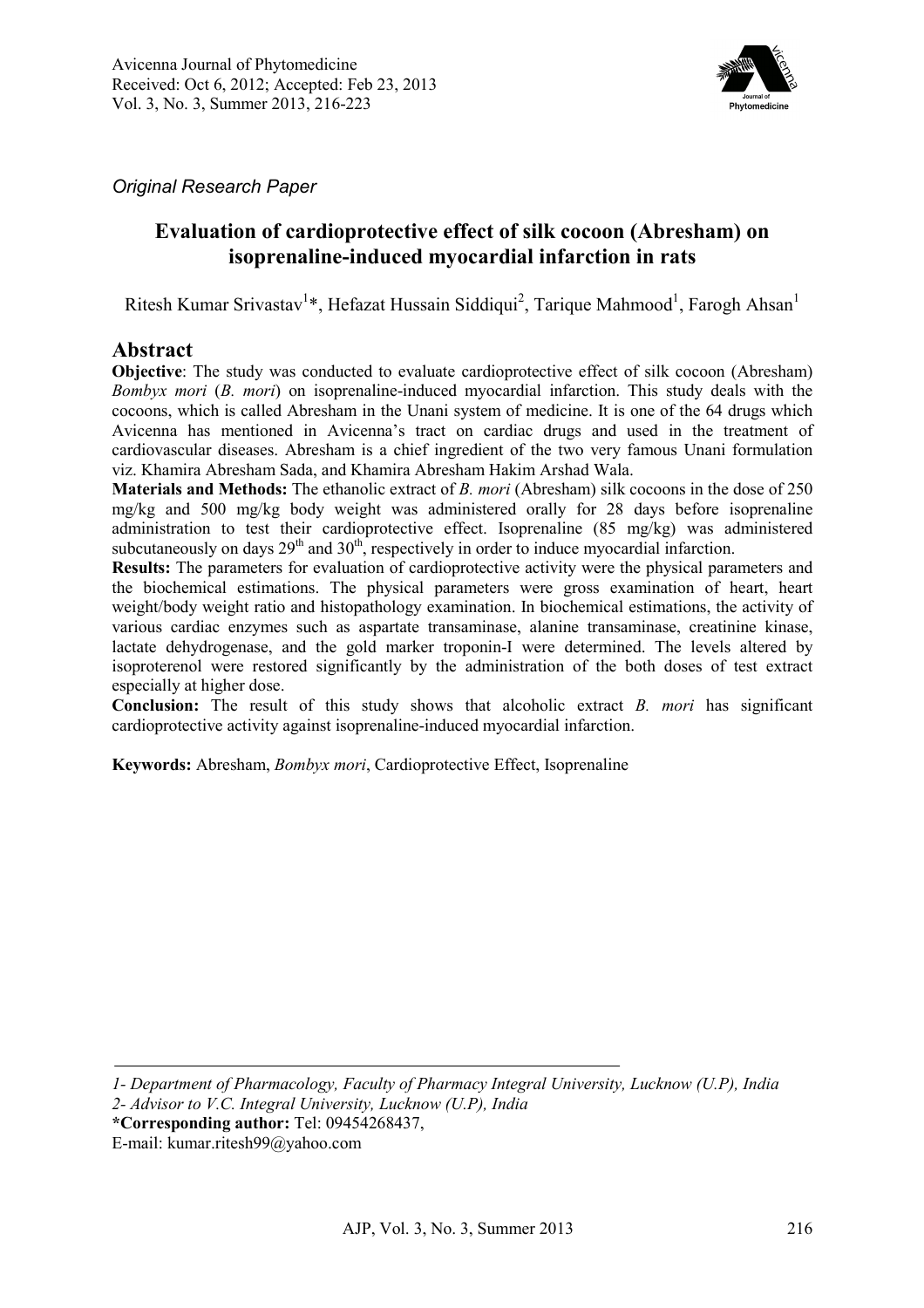# **Introduction**

Myocardial infarction (MI) is a major clinical problem and a leading cause of death throughout the world. Developing countries such as India are struggling to manage the impact of infectious diseases simultaneously with growing burden on society and health system caused by noncommunicable diseases such as myocardial infarction. An increasing number of young Indians are succumbing to myocardial infarction (Suchalata and Shyamala, 2004). Myocardial infarction is the rapid development of myocardial necrosis caused by critical imbalance between the oxygen supply and the demand of myocardium. Oxidative stress resulting from increased production of free radicals associated with decreased levels of antioxidants in the myocardium plays a major role in cardiovascular diseases. isoprenaline (ISO), a catecholamine, was administered in the present study, as it serves as a standard model to study the beneficial effect of many drugs on cardiac function. ISO is a synthetic β-adrenergic agonist that causes severe stress in the myocardium and causes necrosis in the heart muscle. ISO-induced myocardial necrosis showed membrane permeability alterations, which bring about the loss of function and integrity of myocardial membranes (Siddiqui, 1962).

 *B mori* is a worm which feeds on the leaves of Morus. The cocoons are oval sacs and their covering is spun by a group of silk moths during their metamorphosis. Internally the sac contains dark-brown dried remains of a caterpillar. The study deals with the cocoons, which is called Abresham in the Unani system of medicine. In this system, Abresham is a drug of great repute in treating respiratory and cardiovascular disease and is the chief ingredient of the two very famous Unani formulation viz. Khamira Abresham Sada, Khamira Abresham Hakim Arshad Wala. All the published work has been done on the silkworm, which is reported to contain amino acids, nucleoproteins, and nucleic acids, but so far, no more pharmacological

works has been carried out on the cocoons. (Subhasini, 2011)

## **Materials and Methods Plant material**

The Silk cocoons, *B. mori* were purchased from the local market of Lucknow. The drug was authenticated by Division of Taxonomy, National Botanical Research Institute Lucknow (UP) (Ref No. NBRI/CIF/270/2011 and Specification NBRI-SOP-202).

## **Preparation of extract**

The clean fresh cocoon shells of the silk worm *B. mori* were cut into small pieces convenient for the purpose of extraction. The dark brown remains of the caterpillar were removed from the cocoons. The drug was extracted with 80% ethanol. When extract was concentrated by evaporation to half of the volume, a waxy material separate out and was filtered. The filtrate on further concentration to half of the volume gave a dark brown resinous residue. The concentrated extract was weighted according to the body weight, and accurately dissolved in normal saline for dose treatment daily (Subhasini N., 2011).

## **Animals**

Albino Wistar rats of 125-150 g of either sex were used for the study. The inbred species of rats were obtained from animal house of Central Drug Research Institute (CDRI), Lucknow for experimental purpose. The animals were maintained under controlled conditions of temperature  $(23\pm2 \degree C)$  before the study. The animals were randomized into experimental, normal, and control groups, housed individually in sanitized polypropylene cages containing sterile paddy husk as bedding. They had free access to standard pellets as basal diet and water *ad libitum*. Animals were habituated to laboratory conditions for 48 hours prior to experimental protocol to minimize any non-specific stress. All the studies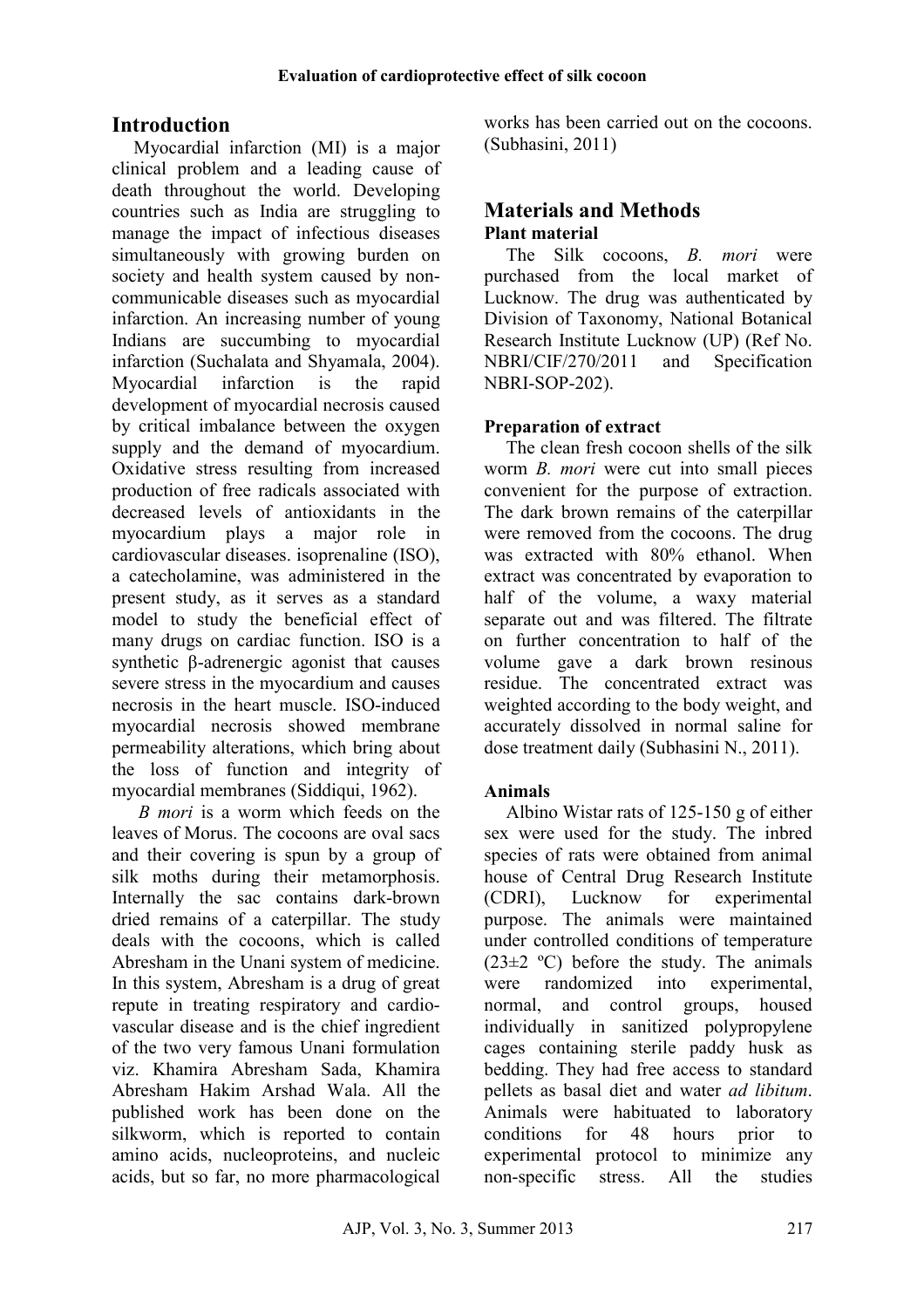conducted were approved by the Institutional Animal Ethical Committee (IAEC) of Faculty of Pharmacy, Integral University, Lucknow (Registration No. IU/Pharm/M.pharm/CPCSEA/12/12), India.

## **Chemicals**

Normal saline (0.9%) (Albert David Ltd, Ghaziabad), Isoprenaline Hydrochloride, Metoprolol Tartrate (Pure drug) (Sigma Chemicals, USA), Petroleum Ether (40-60) (S.D.Fine Chemicals, Mumbai), Ethanol (Jiangsu Huaxi Ltd, China), Formaldehyde (Fisher scientific Ltd, Navi Mumbai), Serum ALAT diagnostic kit, Serum ASAT diagnostic kit, Serum Creatinine diagnostic kit (Span Diagnostics Ltd, Surat), Serum LDH diagnostic kit (Accurex Biomedical Pvt Ltd Thane, Mumbai), and all the chemicals used were of analytical grade.

## **Experimental Procedure**

Group I– Termed as normal control group (NC group), received distilled water (0.5 ml, orally) daily for 30 days.

Group II– Termed as isoprenaline group (ISO group), received distilled water (0.5 ml, orally) daily for 30 days, in addition, received injections of ISO (85 mg/kg, s.c.) at an interval of 24 hour on  $29<sup>th</sup>$  and  $30<sup>th</sup>$ day. Group III– Termed as standard group (STD group), received metoprolol (pure) (10 mg/kg/day, orally) daily for 30 days and in addition received ISO (85 mg/kg, s.c.) on the  $29<sup>th</sup>$  and  $30<sup>th</sup>$  days at an interval of 24 hours. Group IV–Termed as test group 1 (TG1), *B. mori* extract (250 mg/kg/day, orally) administered daily for 30 days and in addition received ISO (85 mg/kg, s.c.) on the  $29<sup>th</sup>$  and  $30<sup>th</sup>$  days at an interval of 24 hours. Group  $V -$  Termed as test group 2 (TG2), *B. mori* extract (500 mg/kg/day, orally) administered daily for 30 days and in addition received ISO (85 mg/kg, s.c.) on the  $29<sup>th</sup>$  and  $30<sup>th</sup>$  days at an interval of 24 hours.

ISO = Isoproterenol

\*Each group contained 5 animals (either sex)

### **Induction of myocardial infarction**

Myocardial infarction was induced by 85 mg/kg body weight of isoprenaline hydrochloride, dissolved in normal saline and given through subcutaneous injection for two consecutive days  $(29<sup>th</sup>$  and  $30<sup>th</sup>)$ (Murugesan et al., 2009).

Rats were weighed and put down 24 hours after the final subcutaneous injection of ISO. Blood collection was done by adhering to Good Laboratory Practices. Blood was collected through retro-orbital plexus from the inner canthus of the eye using capillary tubes and cardiac puncture under light ether anesthesia and allowed to clot for 30 minutes at room temperature. The serum was separated by centrifugation at 3000 rpm at 30 °C for 15 minutes and used for the estimation of marker enzymes, including aspartate aminotransferase (AST), lactate dehydrogenase (LDH), and creatine phosphokinase (CPK). All animal were sacrificed by cervical decapitation. The hearts were dissected out immediately, weighed, and then fixed in 10% buffered neutral formalin solution (Rona G. Et al., 1959).

## **Measured parameters**

*Gross examination of rat heart* 

The dissected hearts were washed with ice cold saline. They were visually examined for inflammation, redness, scar formation, and colour in all parts and grading was performed (Sarvanan et al., 2010) as follows.

Grade 0= No Lesion

Grade  $1=$  Inflammation, redness, and capillary dilations.

Grade 2= Edema and yellowish ventricle portion

Grade 3= Atrium and ventricle turns yellow and scar formation

Grade 4= Diffuse heart, absolute scar formation, and increased necrosis portion

## **Heart weight/body weight ratio**

Each rat was euthanized, weighed, and total body weight recorded. The rat was placed on its back and pinned onto board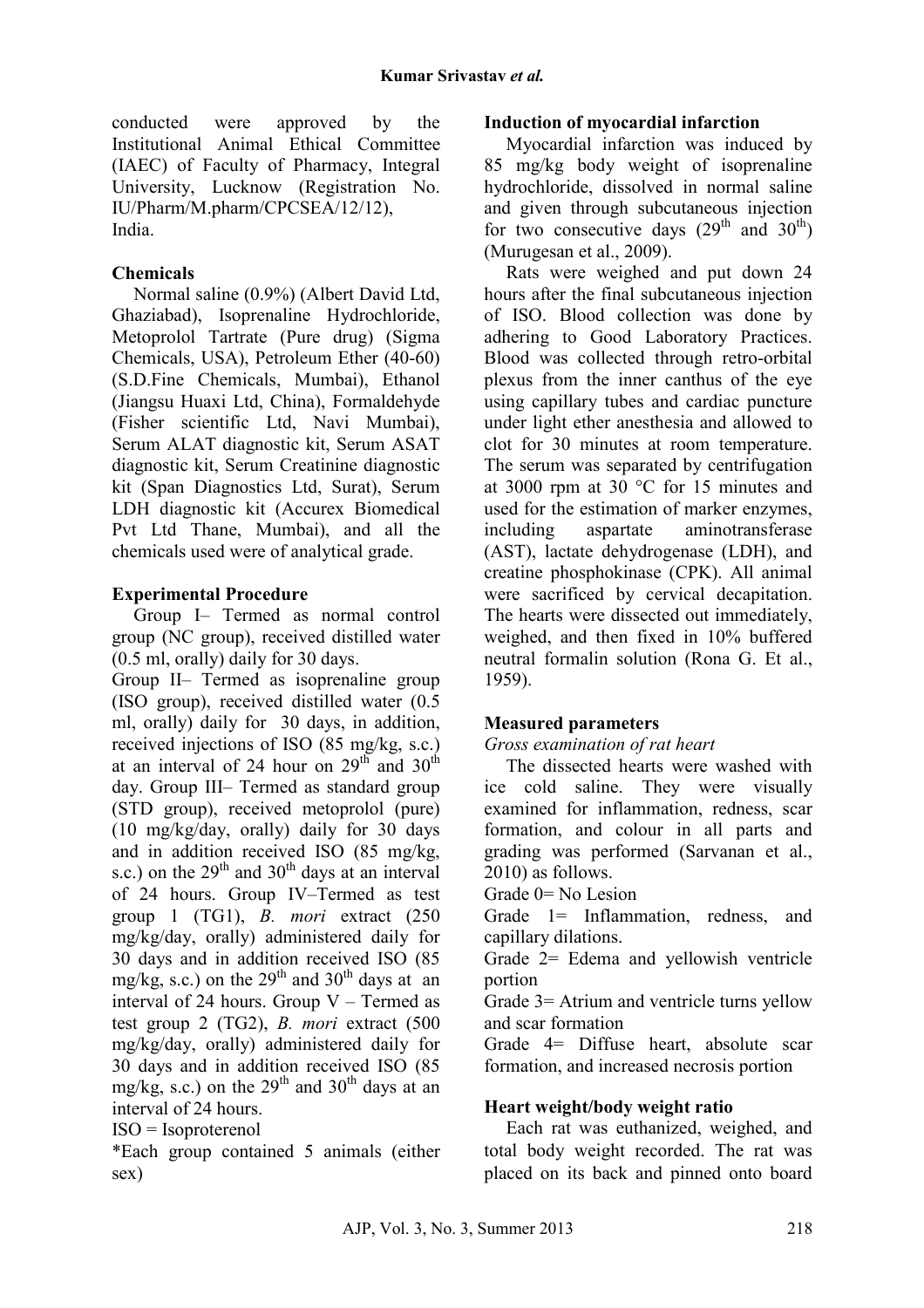with extended extremities (inner side of hands and feet). The rat was wiped or wetted with 70% ethanol to control hair and dander. Removal of the heart was performed by dissecting the aortic root immediately above the aortic valves and the superior vena cava above the atria. Heart blood was removed from heart and washed with ice cold saline. The dry heart was weighed and recorded. Then, the heart was place in fixative (Firoz et al., 2011).

#### **Biochemical estimations**

At the end of the experimental period, the blood samples were taken and serum was separated for analysis of different enzymes related to myocardial infarction: lactate dehydrogenase (LDH), creatine kinase-MB fraction (CK-MB), aspartate transaminase (AST), and alanine transaminase (ALT). All the analyses were performed with commercially available kits purchased from Span Diagnostics Ltd, Surat, Accurex Biomedical Pvt Ltd Thane, Mumbai and measured spectrophotometrically, Shimadzu. Release of troponin-I was estimated by troponin –I Rapid test kit commercially purchased from Reckon Diagnostic Pvt Ltd (Rona et al., 1959).

## **Histopathological study (Microscopic)**

At the end of the study, the heart was isolated and washed with ice cold saline. The tissue was fixed in 10% buffered neutral formalin solution. After fixation, tissues were embedded in paraffin-wax and five micrometer thick sections were cut and stained with hematoxylin and eosin. The slides were observed under light microscope and photomicrograph was taken (The microscopy was done by Capital pathology, Lucknow).

#### **Statistical analysis**

Statistical analysis was performed using one way ANOVA followed by Dunnett's t test (GraphPad software Instat, USA).

### **Results**

#### **Gross examination of heart**

The visual examination of the heart seeking for inflammation, redness, capillary dilatation, scar formation, and colour change was performed and grading of the heart was done. The isoprenaline (ISO) group showed marked inflammation, scar formation, and diffused heart when compared with the normal control (NC) group. The standard (STD) group showed reduction in edema, capillary dilation, and scar formation, with little redness when compared with the isoprenaline (ISO) group. The test group 2 (TG2) (500 mg/kg) showed remarkable decrease in inflammation, redness, capillary dilatation, and scar formation as compared with the test group 1 (TG1) (250 mg/kg) when both extracts were compared with the isoprenaline (ISO) group (Table 1).

Table 1. Observation table for grading of heart

| Groups                          | Grading of cardiac<br>damage |
|---------------------------------|------------------------------|
| Normal control (NC)             | Grade 0                      |
| <b>Isoprenaline</b> (ISO)       | Grade 4                      |
| <b>Standard (STD)</b>           | Grade 1                      |
| Test group $1$ (TG1) (250mg/kg) | Grade 3                      |
| Test group 2 $(TG2)$ (500mg/kg) | Grade 2                      |

## **Heart weight/ body weight ratio**

The heart weight and heart weight/body weight ratio was analyzed in various treatment groups. The isoprenaline (ISO) group showed marked increase in heart weight due to hypertrophy, when compared with the normal control (NC) group. The standard (STD) group showed reduction in heart weight and heart/body weight ratio when compared with the isoprenaline (ISO) group. The test group  $2 (TG2) (500 \text{ mg/kg})$ demonstrated decrease in heart weight and decrease in heart/body weight ratio when compared with the isoprenaline group. When both test groups (250 mg/kg, 500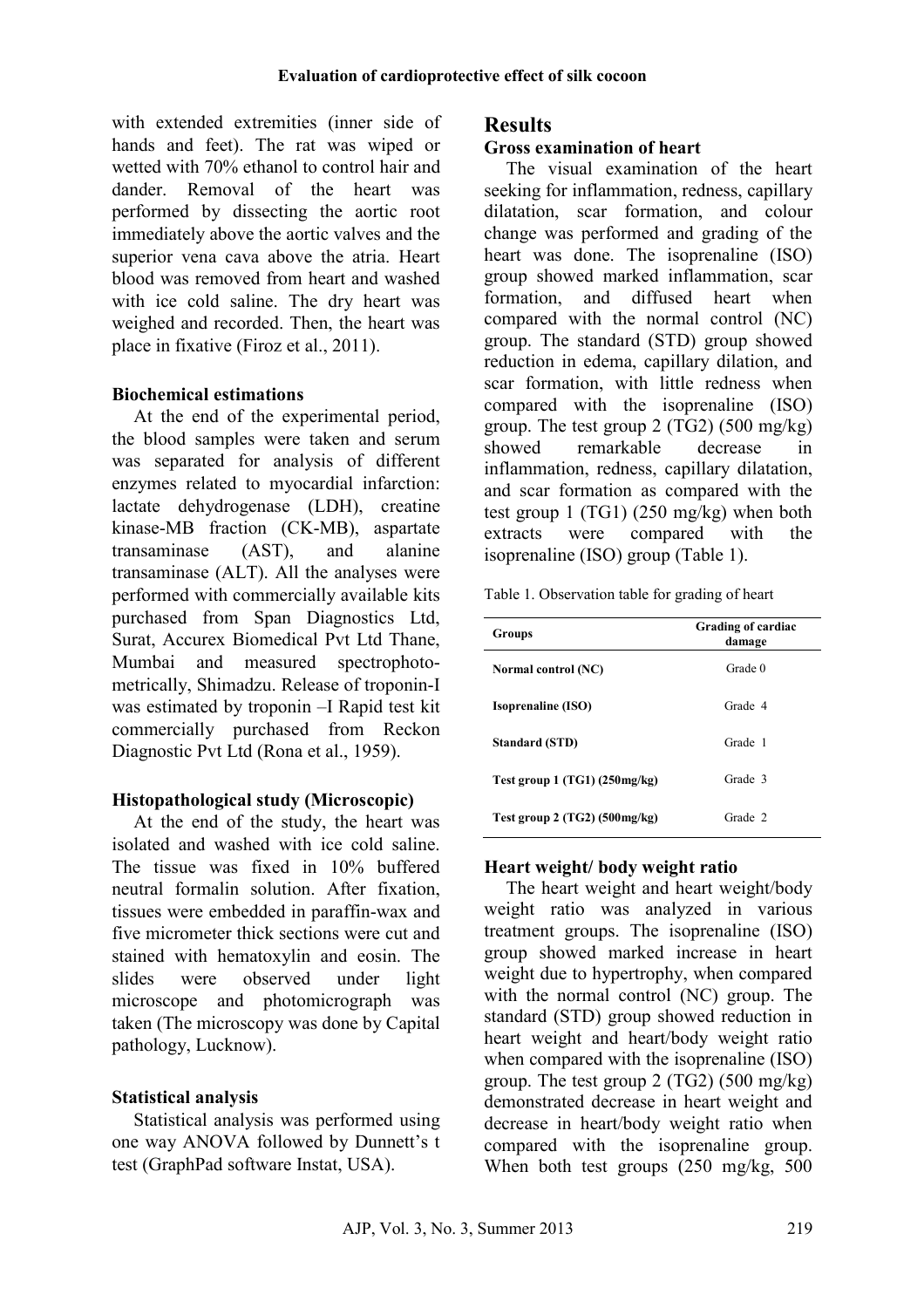mg/kg) were compared with the isoprenaline (ISO) group, the highest dose (TG2) (500 mg/kg) showed reduction in heart weight and heart/body weight ratio as compared with the lowest dose (TG1) (250 mg/kg) (Table 2).

Table 2. Body weight, heart weight, heart/body weight ratio.

| Groups                                  | Body<br>weight $(g)$ | Heart<br>weight $(g)$ | Heart/body<br>weight ratio<br>$(x 10^{3})$ |
|-----------------------------------------|----------------------|-----------------------|--------------------------------------------|
| Normal<br>control (NC)                  | 208                  | 0.81                  | 3.8                                        |
| <b>Isoprenaline</b><br>(ISO)            | 191                  | 1.08                  | 5.6                                        |
| Standard<br>(STD)                       | 216                  | 0.88                  | 4.0                                        |
| Test group 1<br>$(TG1)$ (250)<br>mg/kg) | 220                  | 1.01                  | 4.5                                        |
| Test group 2<br>$(TG2)$ (500<br>mg/kg)  | 225                  | 0.98                  | 4.3                                        |

#### **Biochemical estimations**

The effects of oral administration of ethanolic extract of *B. mori* on serum marker enzymes AST, ALT, LDH, and CPK after 30 days are outlined in (Table 3). Rats treated with ISO showed a highly significant increase  $(p<0.001)$  in activities of serum marker enzymes compared with the normal rat (NC) group. Rats pretreated with metoprolol (STD group) when

compared with the isoprenaline (ISO) group showed a highly significant (p<0.001) reduction in cardiac marker enzyme. Pretreatment with high dose of *B. mori* (TG2) (500 mg/kg) to rats for 30 days, followed by ISO subcutaneous injection on the  $29<sup>th</sup>$  and  $30<sup>th</sup>$  days, elicited a highly significant  $(p<0.001)$  reduction in the ISOinduced increased activities of AST, ALT, LDH, and CPK. The low dose of coleus forskohlii (TG1) (250 mg/kg) when compared with the isoprenaline (ISO) group was significant  $(p<0.01)$  in lowering ISO-elevated serum enzyme activities (Table 3). The release of troponin-I was estimated by Rapid test kit after 4 hours of infarction. When comparing the isoprenaline (ISO) group with the normal control (NC) group, all animals of ISO group showed presence of troponin in serum. When the standard group was compared with the isoprenaline group (ISO), more than half of the animals showed absence of troponin in their serum while in the rest of them troponin was found to be present. When both test groups (TG1, TG2) (250 mg/kg, 500 mg/kg) were compared with the isoprenaline (ISO) group, the highest dose (TG2) (500 mg/kg) showed remarkable decreases in release of troponin as compared with the lowest dose (TG1) (250 mg/kg) (Table 4).

Table 3. Effect of ethanolic extract of *B. mori* on CK–MB, LDH, AST, and ALT levels in rats by isoprenalineinduced cardiac toxicity.

| <b>Treatment</b> | AST (IU/L)                      | ALT (IU/L)                      | $LDH$ $(IU/L)$                  | $CK$ (mg/dl)                   |
|------------------|---------------------------------|---------------------------------|---------------------------------|--------------------------------|
| NC               | $155.137\pm24.5$                | $103.630 \pm 2.41$              | $107.780 \pm 2.11$              | $1.034 \pm 0.020$              |
| <b>ISO</b>       | $285.911 \pm 24.9^{\circ}$      | $255.144 \pm 16.9^a$            | $307.743 \pm 22.44^a$           | $1.260 \pm 0.044$ <sup>a</sup> |
| <b>STD</b>       | $161.277 \pm 23.4^{\circ}$      | $105.226 \pm 22.8^{\circ}$      | 111.106 $\pm$ 4.27 <sup>b</sup> | $1.068 \pm 0.029^b$            |
| TG1              | $199.65 \pm 18.10^{\circ}$      | $214.25 \pm 3.63$ °             | $247.72 \pm 7.22$ <sup>c</sup>  | $1.26 \pm 0.04$ <sup>c</sup>   |
| TG <sub>2</sub>  | $171.85 \pm 21.63$ <sup>d</sup> | $140.60 \pm 16.50$ <sup>d</sup> | $238.96 \pm 16.33$ <sup>d</sup> | $1.15 \pm 0.03^d$              |

Values are mean $\pm$ SEM for five animals in each group.  $a$  p<0.001 When ISO group is compared with NC group;  $\mu$  p<0.001 When standard group is compared with ISO group;  $\mu$ °p<0.01 When experimental group is compared with ISO group;  $\textdegree$  p<0.001 When experimental group is compared with ISO group

AST: Aspartate amino transferaces; ALT: Alanine transaminase; LDH: Lactate dehydrogenase CK-MB: Creatine kinase; NC: Normal control; ISO: isoprenaline; STD: Standard; TG1: Test group 1; TG2: Test group 2.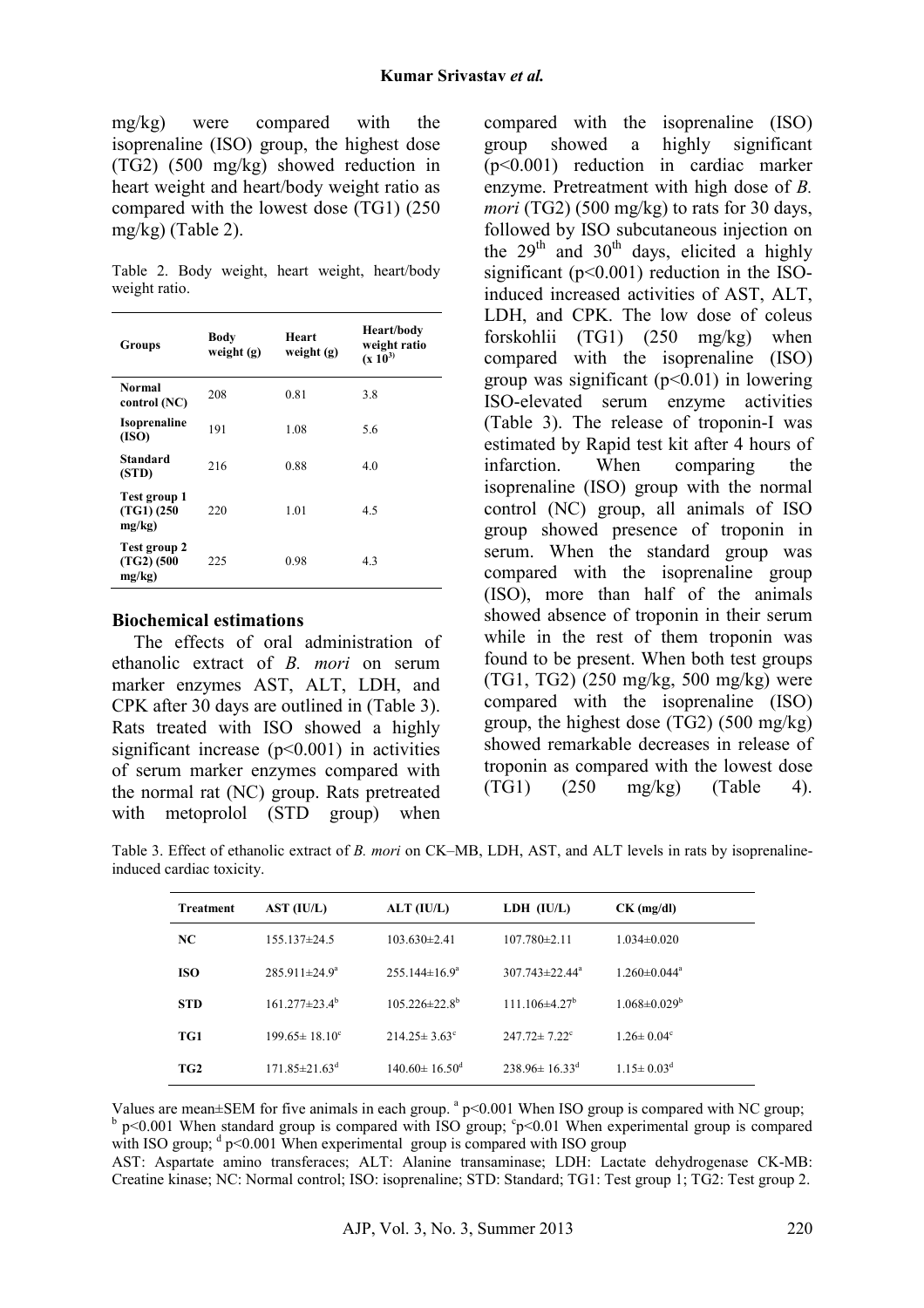| Animal no.   | <b>Normal Control</b> | <b>Isoprenaline</b><br>$(85 \text{ mg/kg})$ | <b>Standard</b><br>$(10 \text{ mg/kg})$ | <b>Test extract</b><br>$250 \text{ mg/kg}$ | <b>Test extract</b><br>$500$ mg/kg |
|--------------|-----------------------|---------------------------------------------|-----------------------------------------|--------------------------------------------|------------------------------------|
| 1            | -ve                   | $+ve$                                       | -ve                                     | $+ve$                                      | $-ve$                              |
| $\mathbf{2}$ | -ve                   | $+ve$                                       | -ve                                     | $+ve$                                      | $-ve$                              |
| 3            | $-ve$                 | $+ve$                                       | $+ve$                                   | $-ve$                                      | $+ve$                              |
| 4            | $-ve$                 | $+ve$                                       | -ve                                     | $+ve$                                      | $-ve$                              |
| 5            | -ve                   | $+ve$                                       | $+ve$                                   | $-ve$                                      | $+ve$                              |

Table 4. Release of troponin–I in various treatment groups.

+ve: Presence of troponin in serum; -ve: Absence of troponin in serum.

#### **Histopathological examination**

The myocardial tissue was immediately fixed in 10% buffered neutral formalin solution. After fixation tissues were embedded in paraffin and serial sections were cut and each section was stained with hematoxylin and eosin. The slides were examined under light microscope and microphotographs were taken.

Photomicrograph of rat heart of the normal control group shows the endocardium, myocardium, and epicardium as well as papillary muscles and vasculature which were all normal and healthy in normal control group. There was no muscular hypertrophy or evidences of myositis (necrosis and/or round cell infiltrates), clearly visible in  $10 \times$ (prominently) (Figure1 a). Isoprenalinetreated (ISO) group shows focal myonecrosis with myophagocytosis and lymphocytic infiltration. In subendocardium, vacuolar changes and prominent oedema along with chronic inflammatory cells are clearly visible in  $10\times$  (prominently) (Figure 1 b).

Rat heart pretreated with the standard (STD) metoprolol (10 mg/kg) shows lesser degree of myonecrosis, myophagocytosis and lymphocytic infiltration, oedema, and very little infiltration of inflammatory cells are clearly visible in  $10 \times$  (prominently) (Figure 1 c).

Photomicrograph of rat heart pretreated with *Bombyx mori* (TG1) (250 mg/kg) group shows reduced degree of myonecrosis and lesser infiltration of inflammatory cells but myophagophytosis and subendocardium vacuolar changes are present and clearly visible in  $10\times$ (prominently) (Figure 1 d). Pretreated rat heart with *Bombyx mori* (TG2) (500 mg/kg) treated group shows little degree of myonecrosis and lesser infiltration of inflammatory cells as well as a decreased myophagophytosis and subendocardium vacuolar changes are present and clearly visible in  $10 \times$  (prominently) (Figure 1 e).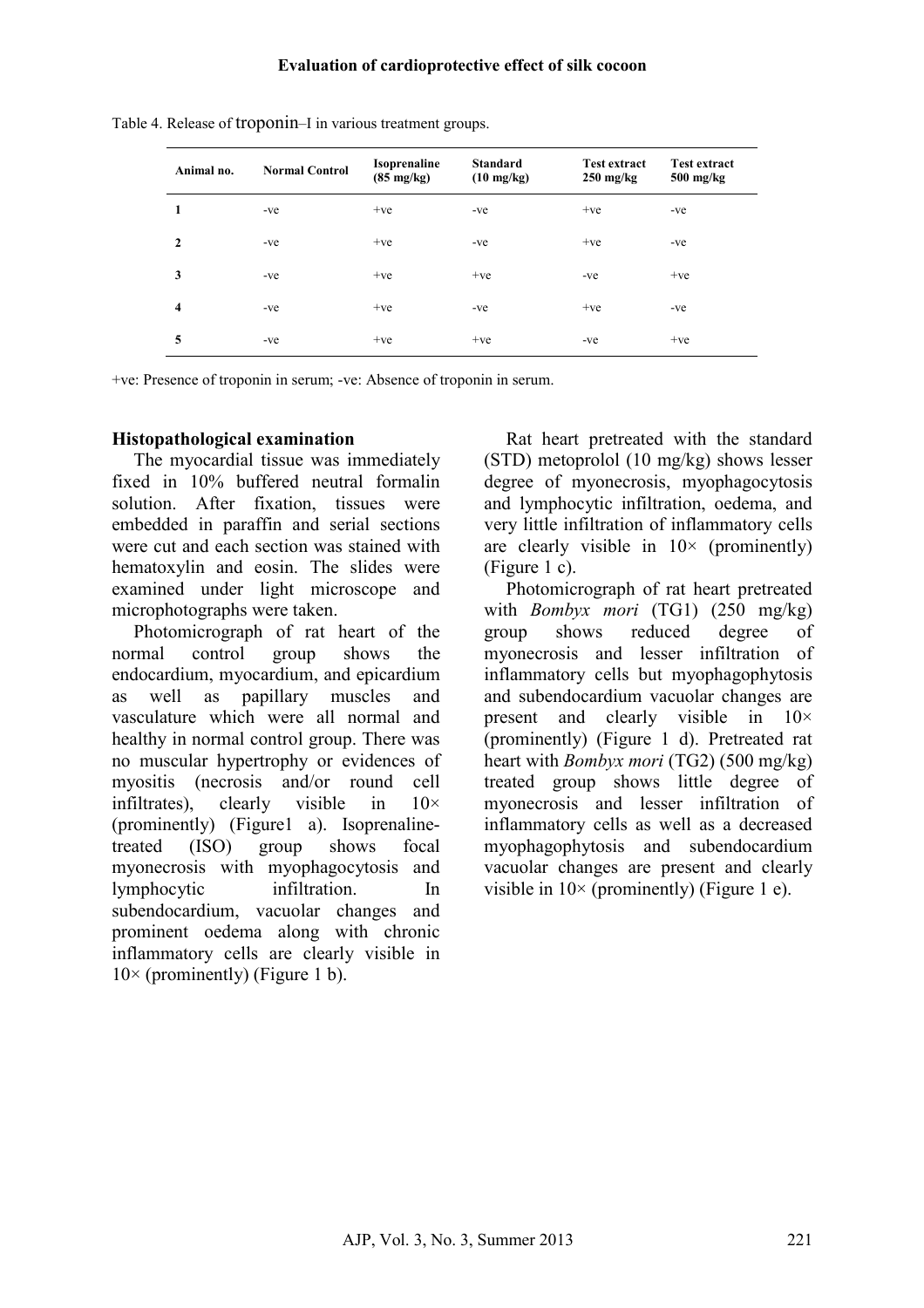#### **Kumar Srivastav** *et al.*



Figure 1. Visual photographs of dissected rat heart: a- (NC) group showing no scar, oedema, or capillary dilation; b- (ISO) group showing hypertrophy, oedema, and change in colour (circle and arrow); c- (STD) group showing no oedema, capillary dilation but showing inflammation and redness (circle); d- (TG1) group showing redness, inflammation near ventricle (circle); e- (TG2) group showing no redness, but shows minor inflammation (arrow).



Figure 2. photomicrograph of heart section  $(10\times, 10\times10)$ : a- Normal group (NC) showing normal cytoarchitecture; b- Isoprenaline (ISO) group shows focal myonecrosis with myophagocytosis and lymphocytic infiltration. In subendocardium vacuolar changes and prominent oedema along with chronic inflammatory cells are present; c- Standard (STD) group showing very lesser degree of myonecrosis, myophagocytosis and lymphocytic infiltration, oedema, and very little infiltration of inflammatory cells; d- Test group (TG1) showing decreased degree of myonecrosis and lesser infiltration of inflammatory cells but myophagophytosis and subendocardium vacuolar changes are present; e- Rat heart pretreated with test group 2 (TG2) (500 mg/kg) treated group showing little degree of myonecrosis and lesser infiltration of inflammatory cells as well as a decreased myophagophytosis and subendocardium vacuolar changes are present.

#### **Discussion**

Myocardial infarction remains a leading cause of morbidity and mortality worldwide. Prompt treatment of a heart attack is indispensable to prevent permanent damage and to save lives. In the traditional Indian medicinal system, a major role has been played by the aspect of cardioprotection.

 In this context, there is a need to reveal the cardioprotective activity of extract of *Bombyx mori* silk cocoon. ISO causes significant damage to myocardium and endocardium and a significant increase in the levels of serum marker enzymes such as AST, ALT, CK, LDH, and troponin-I

(Suchalata et al., 2004). This might be due to the damage to the heart muscle, rendering the leakage of enzymes into the serum. The biochemical markers that are used widely in detection of myocardial necrosis are CK, LDH, and trasaminases. CK-MB has greater than 95% sensitivity and specificity for myocardial injury when measured between 24-36 hours. Estimation of elevated serum enzymes is a useful guide for necrosis of myocardium (Muralidharan et al., 2008).

In the present study, pretreatment with alcoholic extract of *Bombyx mori* had significantly prevented ISO-induced myocardial damage, hypertrophy, and